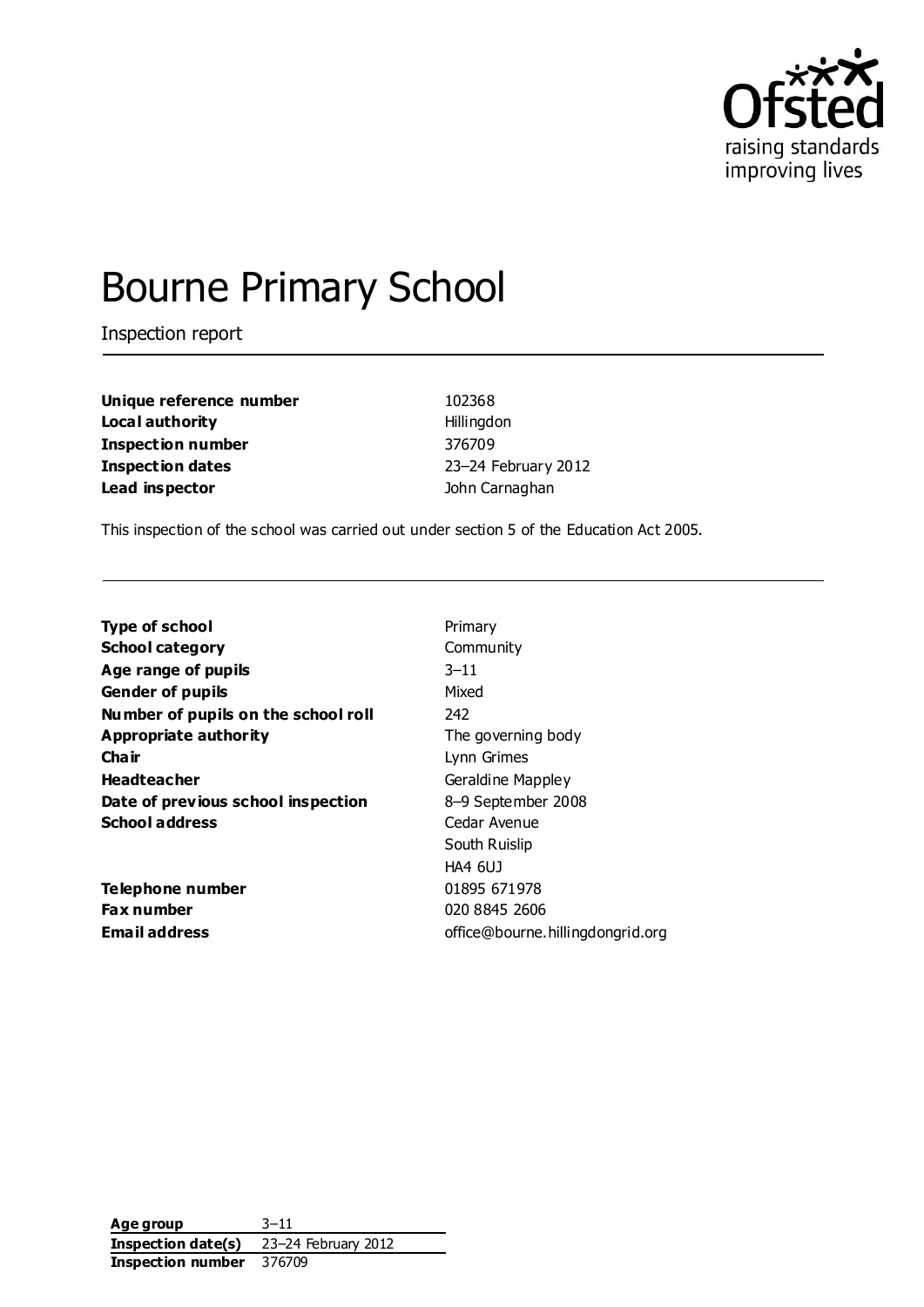

You can use Parent View to give Ofsted your opinion on your child's school. Ofsted will use the information parents and carers provide when deciding which schools to inspect and when.

You can also use Parent View to find out what other parents and carers think about schools in England. You can visit www.parentview.ofsted.gov.uk, or look for the link on the main Ofsted website: www.ofsted.gov.uk

The Office for Standards in Education, Children's Services and Skills (Ofsted) regulates and inspects to achieve excellence in the care of children and young people, and in education and skills for learners of all ages. It regulates and inspects childcare and children's social care, and inspects the Children and Family Court Advisory Support Service (Cafcass), schools, colleges, initial tea cher training, work-based learning and skills training, adult and community learning, and education and training in prisons and other secure establishments. It assesses council children's services, and inspects services for looked after children, safeguarding and child protection.

Further copies of this report are obtainable from the school. Under the Education Act 2005, the school must provide a copy of this report free of charge to certain categories of people. A charge not exceeding the full cost of reproduction may be made for any other copies supplied.

If you would like a copy of this document in a different format, such as large print or Braille, please telephone 0300 123 4234, or email enquiries@ofsted.gov.uk.

You may copy all or parts of this document for non-commercial educational purposes, as long as you give details of the source and date of publication and do not alter the information in any way.

To receive regular email alerts about new publications, including survey reports and school inspection reports, please visit our website and go to 'Subscribe'.

Piccadilly Gate Store St **Manchester** M1 2WD

T: 0300 123 4234 Textphone: 0161 618 8524 E: enquiries@ofsted.gov.uk W: www.ofsted.gov.uk



© Crown copyright 2012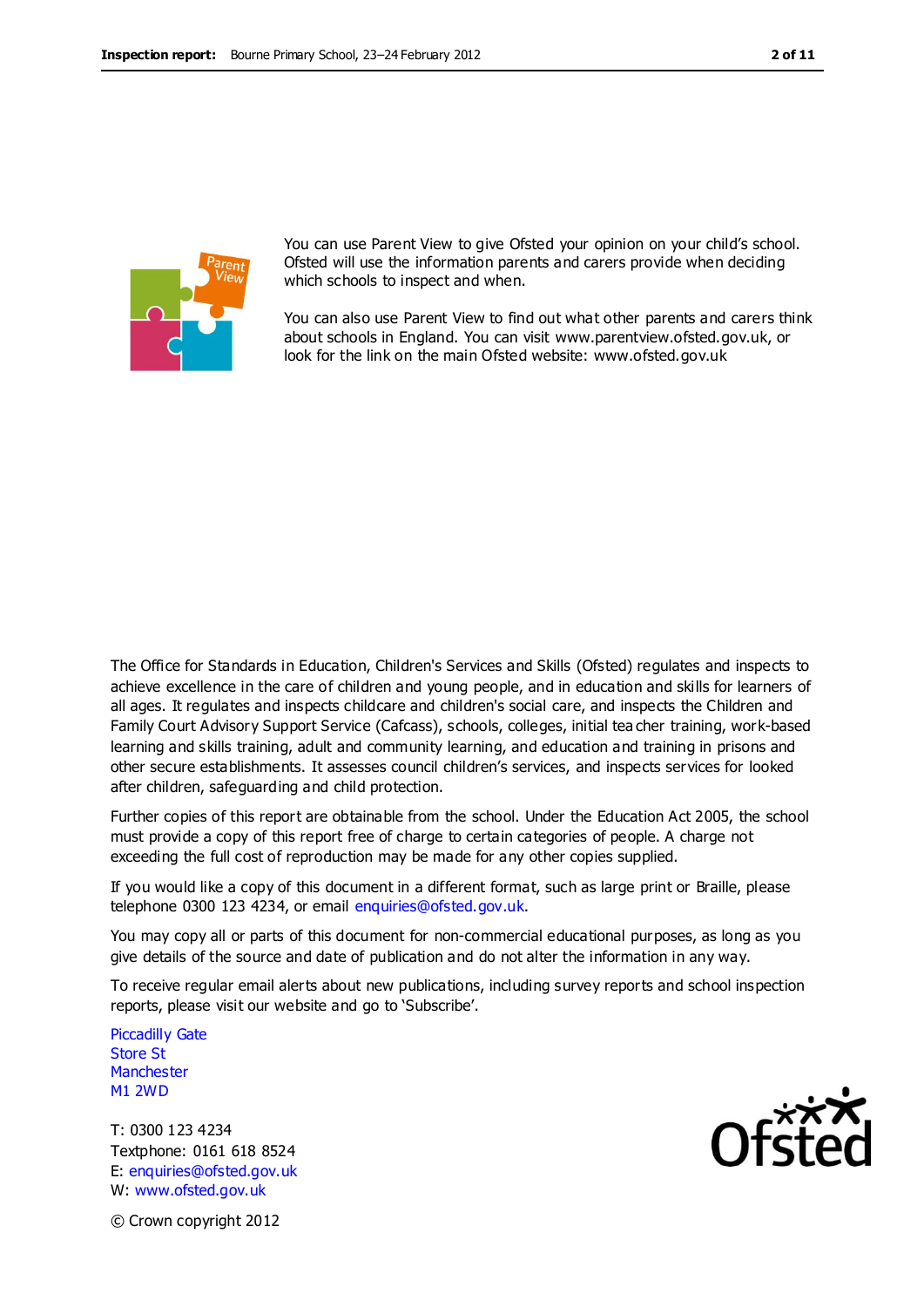### **Introduction**

| Inspection team |                      |
|-----------------|----------------------|
| John Carnaghan  | Additional inspector |
| Anna Majcher    | Additional inspector |

This inspection was carried out with two days' notice. The inspectors observed 16 lessons taught by 10 teachers. They held meetings with groups of pupils, parents and carers, staff, and members of the governing body. Inspectors took account of the responses to the on-line questionnaire (Parent View) in planning the inspection, observed the school's work, and looked at the school's plans, policies, assessments and records, as well as questionnaires from pupils and 117 parents and carers.

### **Information about the school**

Bourne Primary is an average-sized primary school. Approximately two fifths of its pupils are from minority ethnic groups; this is above average. Pupils of Indian and Other White and other ethnic backgrounds make up the largest groups. The proportion of pupils who speak English as an additional language is above average. The percentage of disabled pupils and those who have special educational needs is below average. The proportion of those known to be eligible for free school meals is below average. The school meets the government's current floor standards, which set the minimum expectations for pupils' attainment and progress.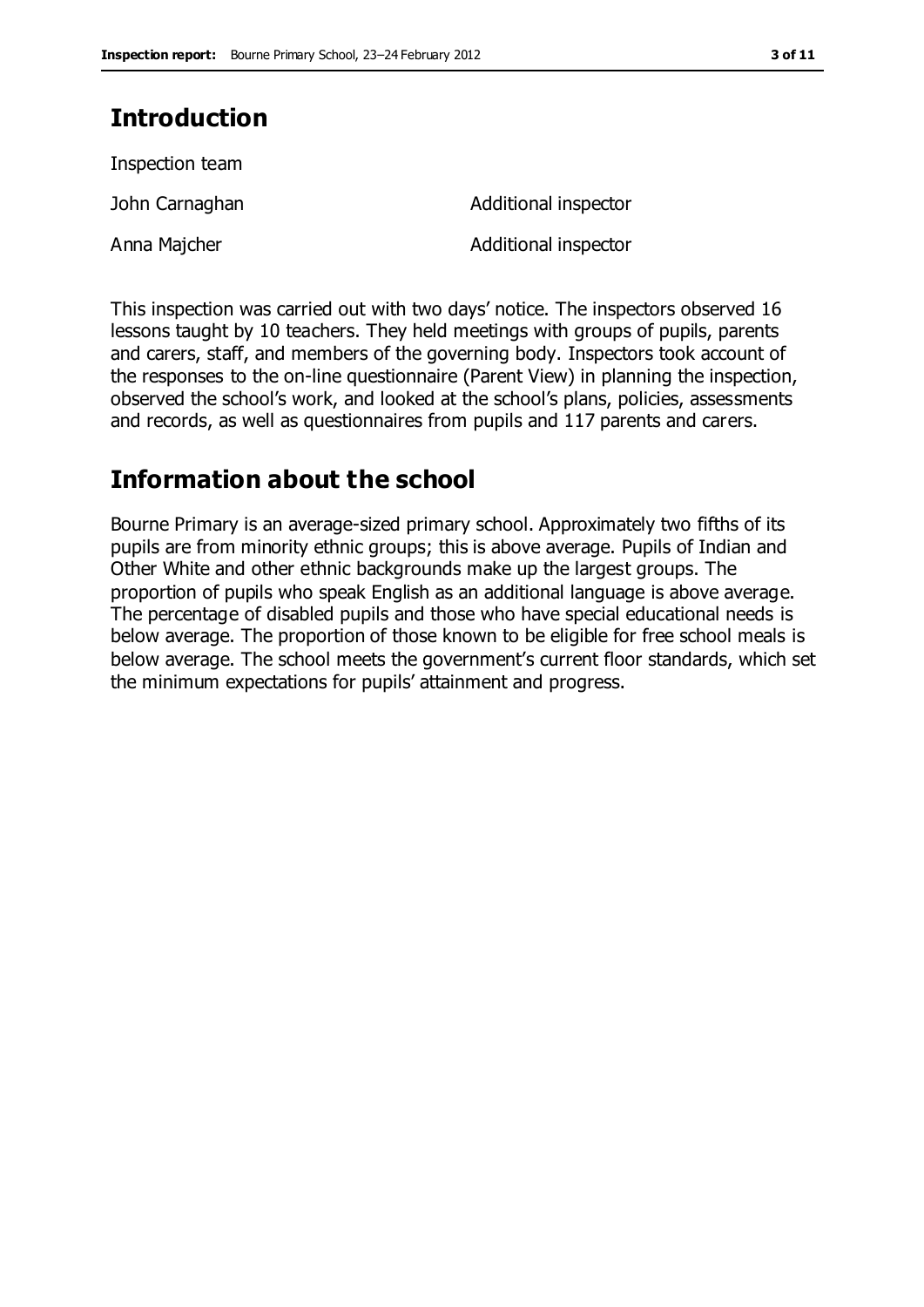**Inspection grades: 1 is outstanding, 2 is good, 3 is satisfactory, and 4 is inadequate** Please turn to the glossary for a description of the grades and inspection terms

### **Inspection judgements**

| <b>Overall effectiveness</b>          |   |
|---------------------------------------|---|
| <b>Achievement of pupils</b>          |   |
| <b>Quality of teaching</b>            |   |
| <b>Behaviour and safety of pupils</b> | 2 |
| <b>Leadership and management</b>      |   |

### **Key findings**

- This is a good school. It has improved since the previous inspection; all the areas previously judged as satisfactory are now good. It is not yet an outstanding school because teaching is good rather than outstanding and the governing body's ability to challenge the school's performance is limited by the lack of opportunities for it to be involved in monitoring.
- Children make good progress in the Early Years Foundation Stage in developing skills, independence and learning habits. Attainment at the end of Year 6 is above average; pupils are taught well and make good progress. The curriculum provides good opportunities to develop pupils' skills. Numerous opportunities for reading ensure above-average attainment in reading. Well-targeted support ensures no pupils fall behind. Given their starting points, the achievement of all groups of pupils is good.
- **EXEC** Lessons are generally lively and engaging. Pupils enjoy learning, concentrate hard and work well together. Teachers have high expectations and work is adapted well to meet all pupils' needs. Work is marked thoroughly, providing clear indications to pupils of how best to meet their goals. Occasionally, the pace of lessons slackens, work is less interesting and so learning slows.
- Pupils have a balanced view of safety and are aware of hazards. Behaviour is good. Pupils are very positive about learning and relationships are warmly constructive. They report bullying is extremely rare and discrimination by race, gender, or any other category is unknown. They confirm the school deals well with any rare transgressions.
- Leadership and management of the school are distributed amongst all staff, who share the school's ambition and contribute effectively to improvements. Leadership of teaching is based on careful management of staff performance and regular monitoring. However, senior staff do not always follow up quickly enough on the few occasions when teaching requires improvement. The governing body is supportive, but checks on the daily life of the school are irregular. The Early Years Foundation Stage is led and managed well, but its outdoor areas do not provide a stimulating environment for learning.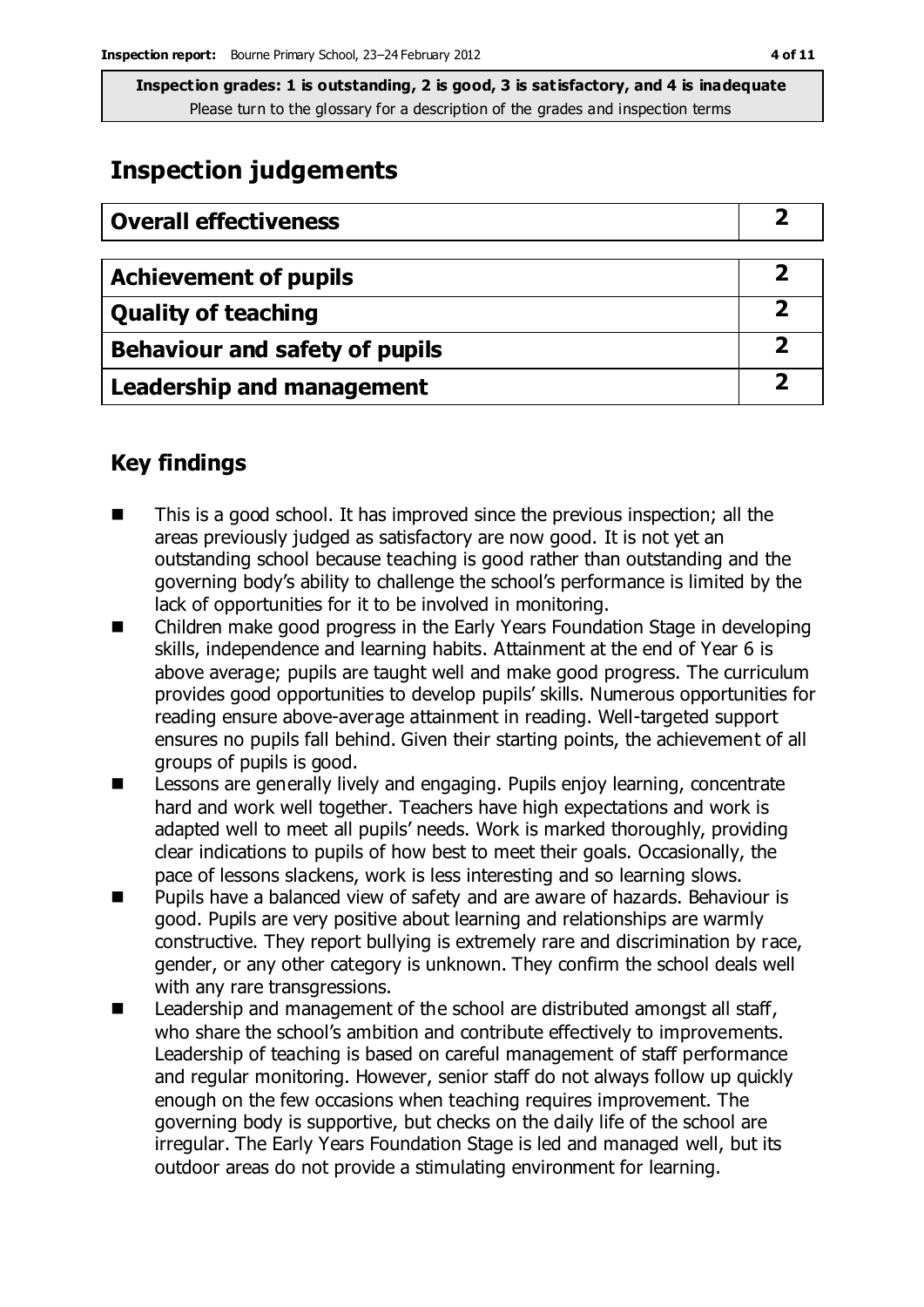### **What does the school need to do to improve further?**

- Increase the proportion of good and better lessons by building on good practice in monitoring to follow up areas of relative weakness rapidly, particularly the pace of learning.
- Develop the capacity of the governing body to challenge the school by improving its independent monitoring.
- **Provide a more stimulating outdoor environment in the Early Years Foundation** Stage.

### **Main report**

### **Achievement of pupils**

Pupils make good progress because lessons are usually brisk and purposeful and they show a strong commitment to learning. Confident, dynamic teaching engages pupils' enthusiasm for learning. For example, Year 6 pupils enjoyed acting out characters based on a story they were reading, staying in role when their peers asked them questions about their motivation and emotions. The teacher set very high expectations and pupils were keen to please, demonstrating an excellent attitude to learning. Children enjoy a good start to their education in the Early Years Foundation Stage, where they adopt valuable learning routines quickly, such as independence and a willingness to share and collaborate with their peers. Very thorough and consistent marking and the use of clear targets enable pupils to comprehend fully what they should do to improve their work.

The school uses its copious assessment information to identify any pupils who may be in danger of falling behind; additional support is then mobilised so that all groups, including disabled pupils and those who have special educational needs, make similarly good progress to their peers. A number of parents and carers from Poland spoke warmly about the strong support their children had been given to develop their understanding of spoken and written English. Almost all parents and carers report that they are pleased with the progress their children make.

Lessons place a great emphasis on developing pupils' skills in reading, writing, communication and mathematics so that all groups receive effective preparation for the next stage in education There are numerous opportunities for reading across the subjects of the curriculum. In consequence, standards in reading are above average at the end of both Key Stages 1 and 2. These positive factors promote aboveaverage levels of attainment by the end of Year 6; given their starting points, this represents good achievement for all groups of pupils.

### **Quality of teaching**

Parents, carers, and pupils agree that teaching is good and many comment that the use of homework is a great aid to learning. Typically, teaching is good and pupils enjoy learning very much. Positive behaviour management promotes pupils' moral and social development well. The pupils develop a strong sense of right and wrong and work happily together, showing a genuine concern for one another.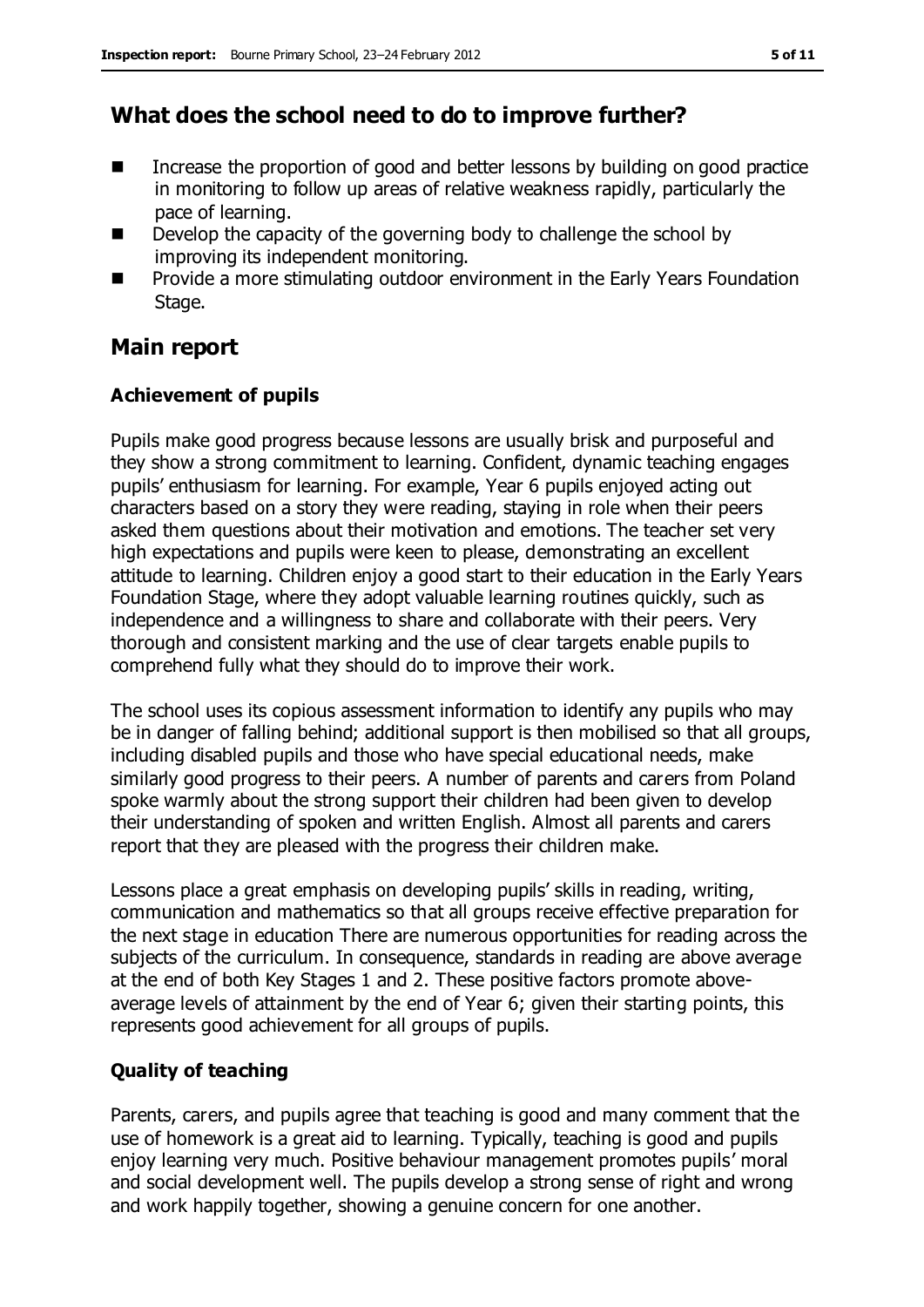Inspection evidence shows there are numerous examples of outstanding lessons that fully engage and motivate pupils. In these lessons, teachers show excellent subject understanding, taking every opportunity to develop reading, writing, and mathematics skills. Careful lesson planning deploys stimulating resources effectively and recognises variations in pupils' aptitudes through providing work that is precisely targeted, so all groups are suitably challenged. Positive behaviour promotes a trusting ethos in classrooms and pupils relish the numerous opportunities they are given to work independently. This starts in the Early Years Foundation Stage, where staff encourage all children to select their own activities and get down to them with the minimum of assistance. The development of a curriculum that is adapted well to meet pupils' needs and tastes contributes strongly to good learning.

Pupils enjoy assessing their own work and that of their peers; this deepens an understanding of their learning. Informal feedback from teachers in lessons helps maximise learning opportunities. For example, as Year 4 pupils tackled the challenging notion of mathematical symmetry, the teacher asked them regularly to hold up fans  $-$  red, orange or green  $-$  to indicate how they were managing. Those pupils indicating red or orange received personal advice rapidly from the teacher, quickly removing any barriers to their progress. Marking is frequently excellent and, in conjunction with clearly set-out targets, provides pupils with a very clear view of what they should do to improve the standard of their work.

Most lessons are purposeful and run at a good pace. For example, a Year 2 group learning how to develop a more descriptive vocabulary worked at a great speed because the teacher expected them to finish each task very rapidly, often setting two-minute or even shorter deadlines. This developed the pupils' skills and understanding step by step. Occasionally, lessons set tasks that have no time deadline; under these circumstances, pupils' concentration wanes as the lesson continues, they do not give of their best and progress slows.

#### **Behaviour and safety of pupils**

Parents, carers and pupils have very few concerns about behaviour and safety and agree that the school deals with any issues very effectively. Almost all report good behaviour is the norm and that there are very few instances of bullying, whether it is by gender, ethnicity, or through the internet. Racist behaviour and other forms of discrimination are virtually unknown. Teachers are show initiative in nipping any potentially disruptive behaviour in the bud. They have high expectations of pupils' common sense and courtesy, expectations that almost all pupils strive to meet. Occasionally, when teaching is not engaging, some off-task conversation can interrupt learning, but this is unusual.

All pupils enjoy equal opportunities to learn because adults at the school support them so well. Pupils appreciate the numerous chances they are given to work independently. They take on numerous responsibilities, for example their role as breaktime monitors helps to ensure calm behaviour around the building at busy times, such as after morning break. They enjoy school life and would recommend Bourne to others; their attendance is above average.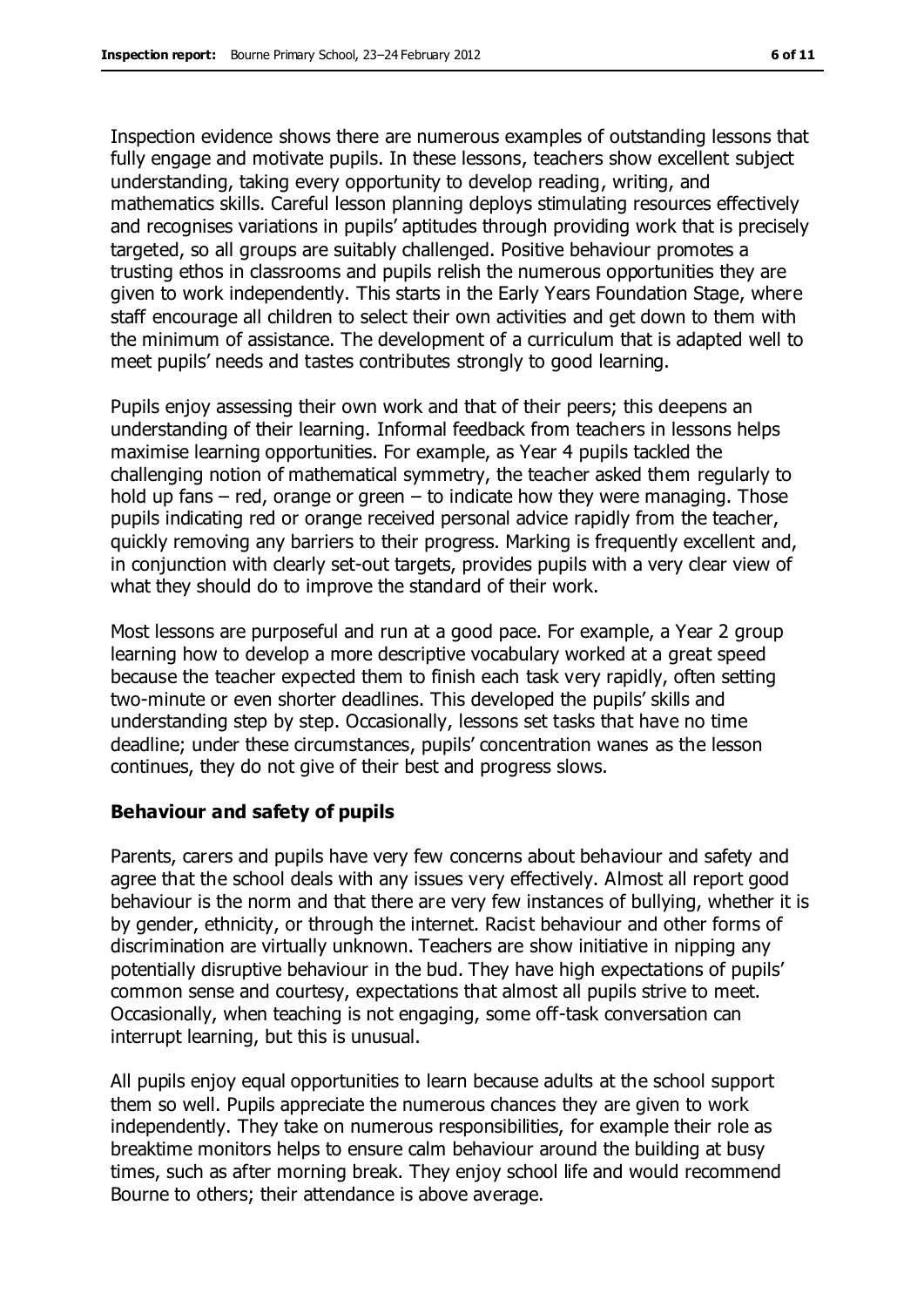Pupils feel safe at school and clearly understand what constitutes unsafe situations, because the school keeps them well informed. They recognise potential risks on the internet and on the busy local roads and are aware of the best strategies to minimise these.

#### **Leadership and management**

School leaders and managers work as a close team to monitor the school and promote good practice. Staff share the headteacher's ambition and high expectations for the school, as well as her commitment to promoting equality for all and tackling discrimination. More confident and effective leadership has led to the school improving in many aspects since the previous inspection; most notably, pupils' achievement has risen. This is one of the key factors in the school's good capacity for sustained improvement. Leaders monitor teaching and learning carefully. Lesson observations and analysis of teachers' plans and marking have 'raised the bar', promoting an improved picture so that many lessons are now good or better. However, some areas for development are not always followed up rigorously, so some inconsistencies in teaching remain. The leadership and management of the Early Years Foundation Stage are good and, as a result, children achieve well. However, the well-used outside areas do not provide a particularly interesting environment for children to explore, learn and play.

The governing body provides effective support. It analyses data well, but does not monitor some activities independently and so is over-reliant on school leaders for information about day-to-day life at Bourne. This hampers its ability to challenge the school fully. The governing body and school leaders ensure that procedures to ensure pupils' safety are robust and all requirements are met.

The school has taken pupils' views and needs into account when developing its curriculum. For example, the predominance of boys in Year 3 and concerns over their progress in writing led to the adoption of a popular theme of exploration. This promoted improved writing, especially amongst boys, through providing stimulating practical activities that offer interesting experiences for pupils to write about.

Pupils' spiritual, moral, social, and cultural development is promoted well. For example, regular educational visits to places, such as Hampton Court Palace, develop pupils' understanding of current areas of study. A number of varied and popular after-school clubs enrich pupils' experiences. Music plays a significant role in the school and the orchestra and choir are well attended; the former also includes parents and carers. These groups perform regularly locally and have been successful in national competitions. As well as experiencing these cultural elements, teaching ensures that pupils enjoy opportunities to be creative, to use their imagination and to reflect about themselves and the wider world.

Parents' and carers' views of the school are very favourable. Almost all who responded to the inspection questionnaire would recommend the school. Parents and carers appreciate the ease of access to staff. For example, there is a set time every week when they are welcome to see class teachers who make themselves available to discuss any issue that may be of concern.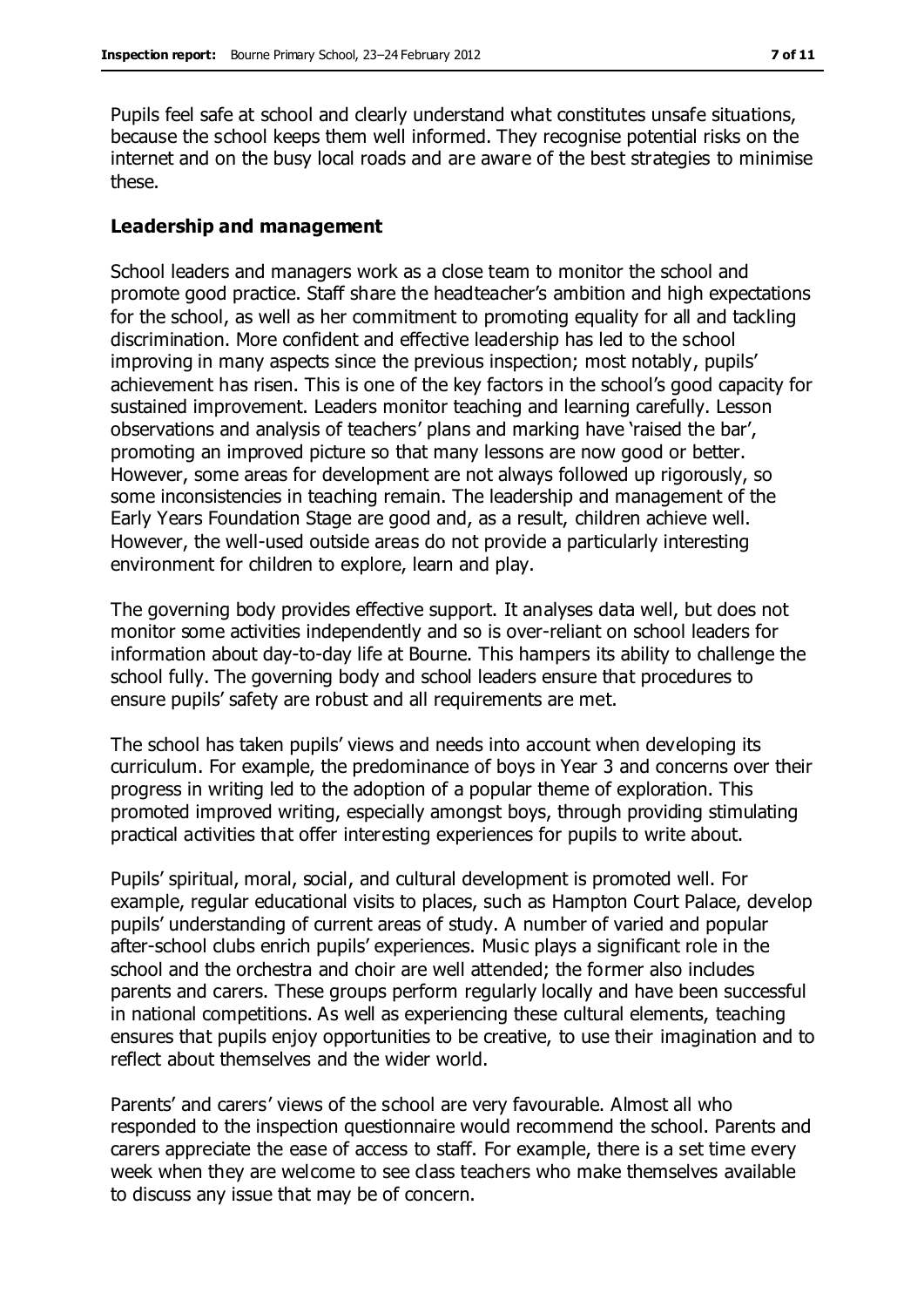### **Glossary**

### **What inspection judgements mean**

| Grade   | <b>Judgement</b> | <b>Description</b>                                            |
|---------|------------------|---------------------------------------------------------------|
| Grade 1 | Outstanding      | These features are highly effective. An outstanding           |
|         |                  | school provides exceptionally well for all its pupils' needs. |
| Grade 2 | Good             | These are very positive features of a school. A school        |
|         |                  | that is good is serving its pupils well.                      |
| Grade 3 | Satisfactory     | These features are of reasonable quality. A satisfactory      |
|         |                  | school is providing adequately for its pupils.                |
| Grade 4 | Inadequate       | These features are not of an acceptable standard. An          |
|         |                  | inadequate school needs to make significant                   |
|         |                  | improvement in order to meet the needs of its pupils.         |
|         |                  | Ofsted inspectors will make further visits until it           |
|         |                  | improves.                                                     |

### **Overall effectiveness of schools**

|                         | Overall effectiveness judgement (percentage of schools) |      |                     |                   |
|-------------------------|---------------------------------------------------------|------|---------------------|-------------------|
| <b>Type of school</b>   | <b>Outstanding</b>                                      | Good | <b>Satisfactory</b> | <b>Inadequate</b> |
| Nursery schools         | 46                                                      | 46   |                     |                   |
| Primary schools         |                                                         | 47   | 40                  |                   |
| Secondary<br>schools    | 14                                                      | 38   | 40                  |                   |
| Special schools         | 28                                                      | 48   | 20                  |                   |
| Pupil referral<br>units | 15                                                      | 50   | 29                  |                   |
| All schools             |                                                         | 46   | 38                  |                   |

New school inspection arrangements have been introduced from 1 January 2012. This means that inspectors make judgements that were not made previously.

The data in the table above are for the period 1 September 2010 to 31 August 2011 and represent judgements that were made under the school inspection arrangements that were introduced on 1 September 2009. These data are consistent with the latest published official statistics about maintained school inspection outcomes (see www.ofsted.gov.uk).

The sample of schools inspected during 2010/11 was not representative of all schools nationally, as weaker schools are inspected more frequently than good or outstanding schools.

Primary schools include primary academy converters. Secondary schools include secondary academy converters, sponsor-led academies and city technology colleges. Special schools include special academy converters and non-maintained special schools.

Percentages are rounded and do not always add exactly to 100.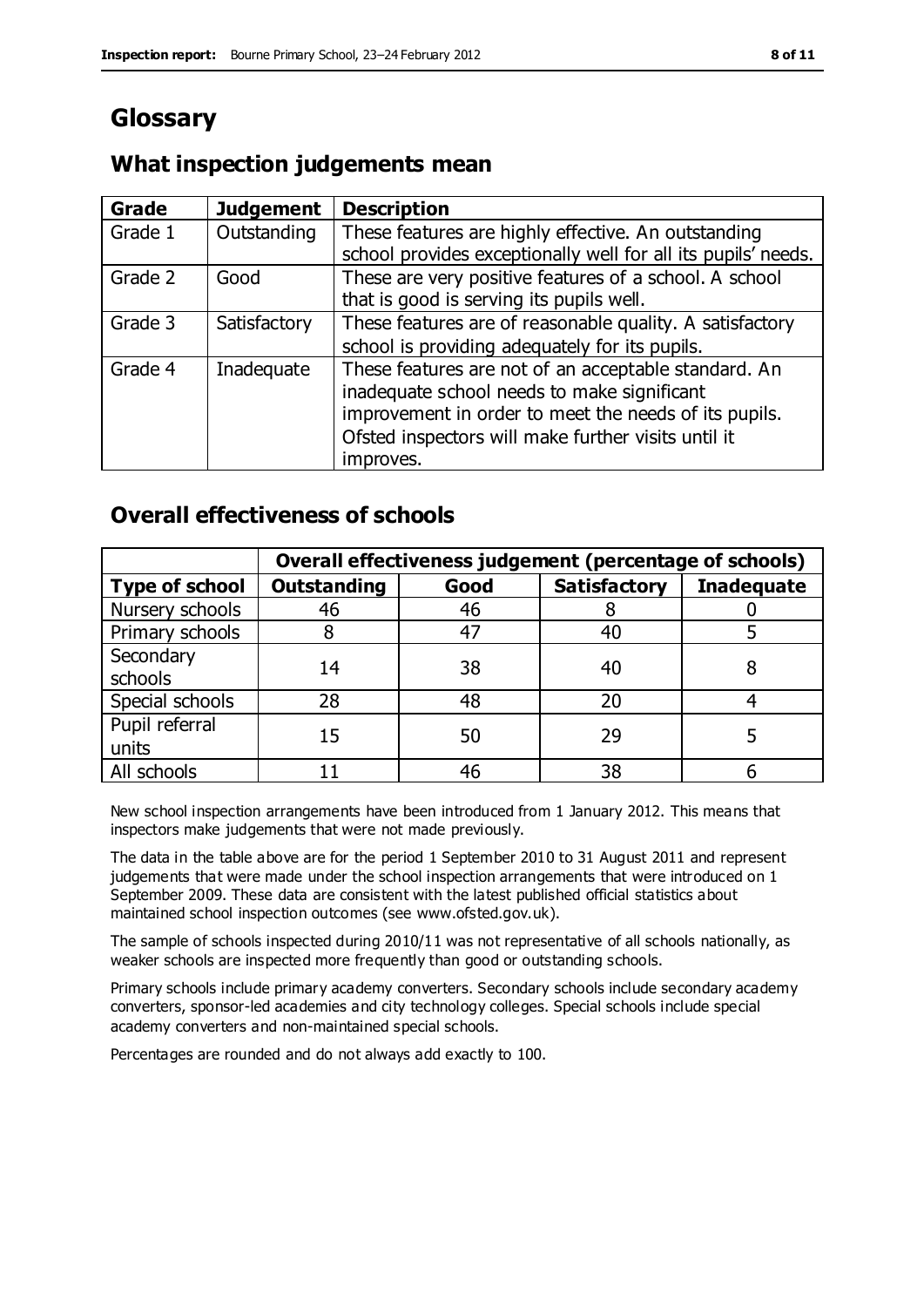## **Common terminology used by inspectors**

| Achievement:                  | the progress and success of a pupil in their<br>learning and development taking account of their<br>attainment.                                                                                                        |
|-------------------------------|------------------------------------------------------------------------------------------------------------------------------------------------------------------------------------------------------------------------|
| Attainment:                   | the standard of the pupils' work shown by test and<br>examination results and in lessons.                                                                                                                              |
| Attendance                    | the regular attendance of pupils at school and in<br>lessons, taking into account the school's efforts to<br>encourage good attendance.                                                                                |
| Behaviour                     | how well pupils behave in lessons, with emphasis<br>on their attitude to learning. Pupils' punctuality to<br>lessons and their conduct around the school.                                                              |
| Capacity to improve:          | the proven ability of the school to continue<br>improving based on its self-evaluation and what<br>the school has accomplished so far and on the<br>quality of its systems to maintain improvement.                    |
| Leadership and management:    | the contribution of all the staff with responsibilities,<br>not just the governors and headteacher, to<br>identifying priorities, directing and motivating staff<br>and running the school.                            |
| Learning:                     | how well pupils acquire knowledge, develop their<br>understanding, learn and practise skills and are<br>developing their competence as learners.                                                                       |
| <b>Overall effectiveness:</b> | inspectors form a judgement on a school's overall<br>effectiveness based on the findings from their<br>inspection of the school.                                                                                       |
| Progress:                     | the rate at which pupils are learning in lessons and<br>over longer periods of time. It is often measured<br>by comparing the pupils' attainment at the end of a<br>key stage with their attainment when they started. |
| Safety                        | how safe pupils are in school, including in lessons;<br>and their understanding of risks. Pupils' freedom<br>from bullying and harassment. How well the school<br>promotes safety, for example e-learning.             |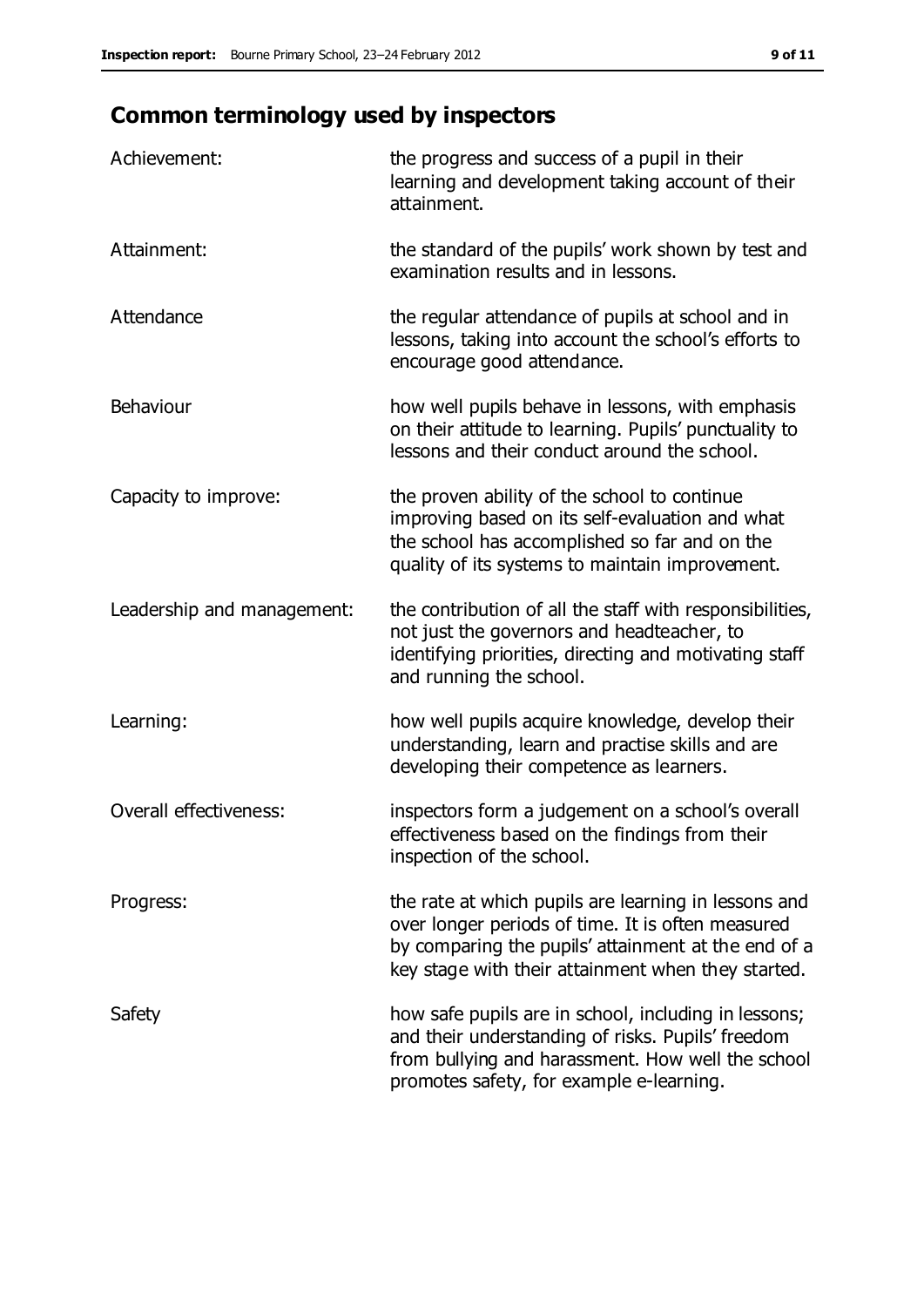#### **This letter is provided for the school, parents and carers to share with their children. It describes Ofsted's main findings from the inspection of their school.**



27 February 2012

Dear Pupils

#### **Inspection of Bourne Primary School, South Ruislip HA4 6UJ**

Many thanks for the warm welcome you gave to the inspectors when we visited your school recently. We enjoyed talking to you very much and would like to congratulate you on your good behaviour. We were pleased to find out how much you enjoy school.

Bourne is a good school. You are taught well and work very hard; this is why you make good progress in your time there. The attainment of pupils at the end of Year 6 is above average. Staff work very well together to make sure you are safe and well cared for. They have improved the school a lot in the last few years. To keep improving, we are asking the school to do three things.

- Follow up on teaching when lessons are sometimes slow and uninteresting to ensure every lesson is good or better.
- Ensure the governing body runs more of its own checks on the school to improve its ability to challenge the school.
- **IMPROVE THE OUTT ATTLE ATTLE IS NOTE** Improve the outside areas in the Early Years Foundation Stage so that they are more interesting.

All of you can help by maintaining good behaviour in all of your lessons. Once again, many thanks for all your help.

Yours sincerely

John Carnaghan Lead inspector (on behalf of the inspection team)